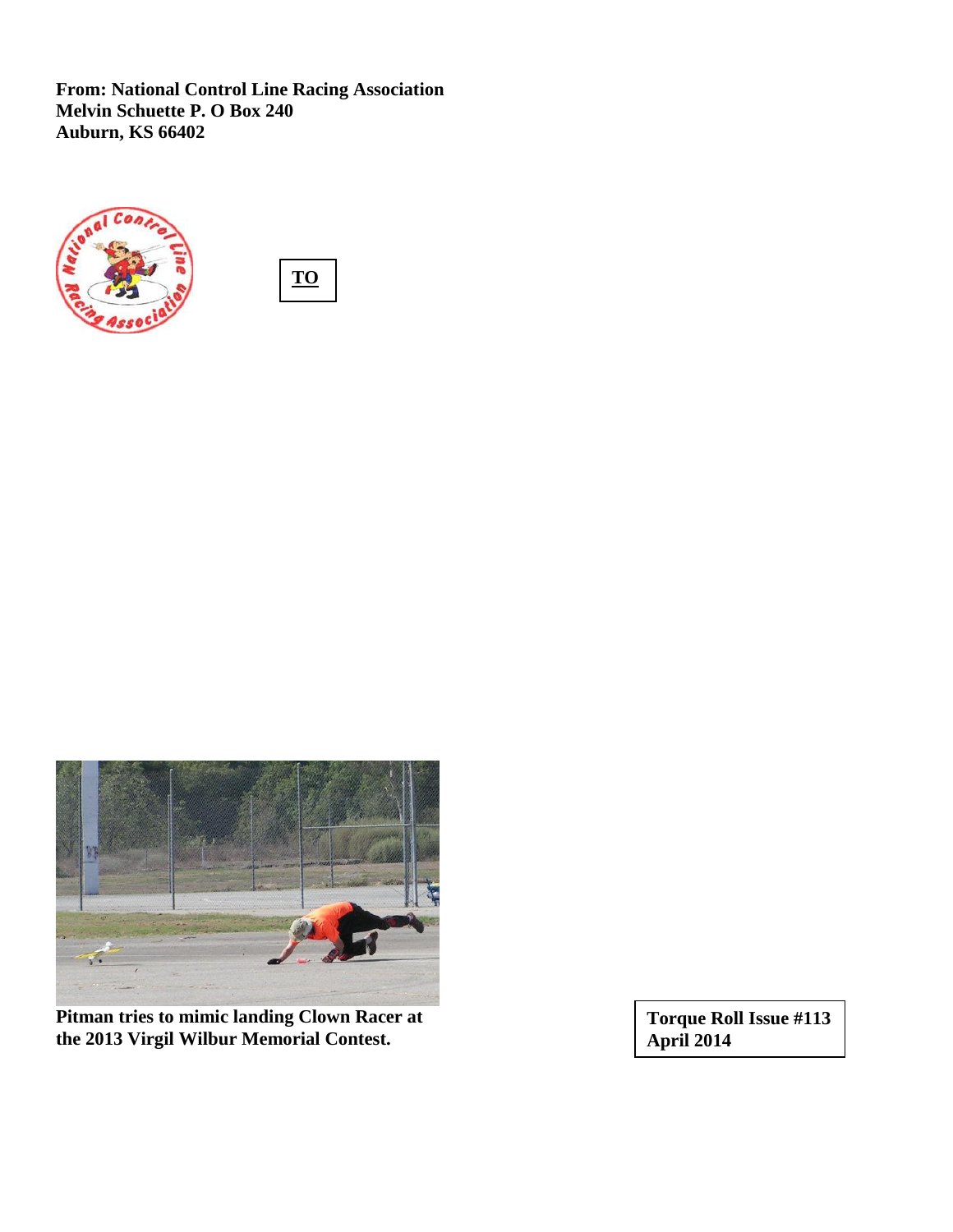# **PRESIDENT-Melvin Schuette**

#### To My Fellow NCLRA Members;

Well winter is finally turning into spring. How many of you took advantage of the cold windy weather to get some building done? I had a number of new projects I wanted to get started and some that I wanted to make some changes to. I only managed to put the finishing touches on a Clown Racer. The only thing I have left to do is to make up a set of lines and then test fly it. It will be powered by a front intake rear exhaust OPS .15, I picked up from Billy Hughes.

By now you should have received your 2014 Nats entry form. If you plan on attending the Nats, I highly recommend that you enter before the cut-off date. Even though there are no late entry fees in C/L Racing the number of trophies given out in each event is determined by the number of trophies awarded in the event. AMA does not guarantee three trophies per event. They do awards to more than three places if the number of entries is enough to meet the guide lines set by AMA for the number of trophies determined by the number of contestants. Last year the NCLRA paid \$270 for official (AMA rulebook) event trophies to guarantee a trophy thru third place in all official events; while taking only \$290 from official event fees.. Because there is no late fee in C/L Racing some of the contestants decided to wait until they got the Nationals to enter. If these contestants had pre entered AMA would have provided three trophies for just about every event at no cost to the NCLRA.

At the 2013 NCLRA the membership decided they wanted to go one plaque for each contestant with a plate with that listed the year, the event, and the place. However, when I checked on the cost of this style of trophy the cost would be between \$50 and \$75 per plaque. Our initial cost would between \$700 and \$1000. It would take us too long for the savings to offset our cost to make it practical. The people I have talked to about the unofficial event trophies have told me that most of them have put their trophies away in boxes. Then we must ask ourselves what type of trophies do we want to award for unofficial events. I will do some future checking on the different cost of trophies.

With regards to the NCLRA Clown Racing event, some have asked why we went to the longer (sixty-foot) lines. The line length rule change was brought about, because the performance level of the event at the Nat's had become quite difficult for most of the pilots to fly comfortably three up for fifteen minutes. Changing the line length was the easiest way to gain the desired results. We could have changed the motor, but knowing the time and money people have invested in their current equipment any rule change would have met with a large amount of opposition.

When I first started competing in C/L racing the two contests I attended offered AMA Scale Racing and Slow Rat. Now, the only official racing event being flown is Class I Mouse. Besides Mouse, here in central part of the county the most popular racing events are Fox Berg and Sport Goodyear ( 1

Ounce Goodyear). The version of Sport Goodyear has been flown around here long before I started competing in the early eighties. Our version allows the use of any plain bearing .15 or the Fox .15 BB. At first the plain bearing Fox was the engine of choice, but with recent changes in the Fox 15BB it has become the predominant motor. Unfortunately the Fox has had a reputation of late of not all engines are created equal. To answer the problem with the Fox, the Dallas group has decided to allow the Magnum or ASP 15. Planes using either of these two engines must use external controls to compensate for the better performance of these engines. Following what news has come from Dallas there is a good number of people building planes for the new motors.

I have come to the realization at we are all getting older. We are losing pilots all too fast. We have to ask ourselves, what are we going to do to keep racing going? I do not know the answer.

Melvin

# **SOUTH WEST - Ron Duly**

Jed Kusik – Showed up at a recent club meeting with a modified Brodak Bearcat. Normally a carrier model, he clipped its wings to be a racer. Styled like the Rare Bear. A modified FP 25 engine turns an 8x5 prop around 20K. He filled the hollow leading edge with insulating spray foam. The engine is mounted by compression bars rather than bolts so he can switch engines as needed."

#### **Stuff From Paul Wescott, Roving Reporter, CL Racing Report Feb 2014 !!**

I like control line racing. I'm not really sure why. I'm pretty sure that when I was a kid and on one or two of those rare occasions when my dad drove me "someplace" to watch an organized event I got to see some racing and I got hooked. I don't know what it is about watching two or three pilots in the center circle at the same time, doing the dance, faster plane passing over the top of the slower plane, faster pilot walking behind the slower plane's pilot and raising his control handle over the slower plane's pilot's head. Then every now and then one of them runs out of fuel, and glides around the circle to where their pitman is waiting. The pit man catches the plane, refuels the tank, hooks up the battery, re-starts the engine and off she goes pit-stop completed. Some pit stops take just a few seconds and are really a sight to see.

Or sometimes the hapless pit man flips, and flips, and flips, and nothing at all happens. That's the breaks if your engine of choice won't start/re-start when it's hot. But aside from failed re-starts I find that it's a really fun event to watch. It's like NASCAR but the kind that anybody can join in. Jed Kusik and his daughter Krystina race all the time.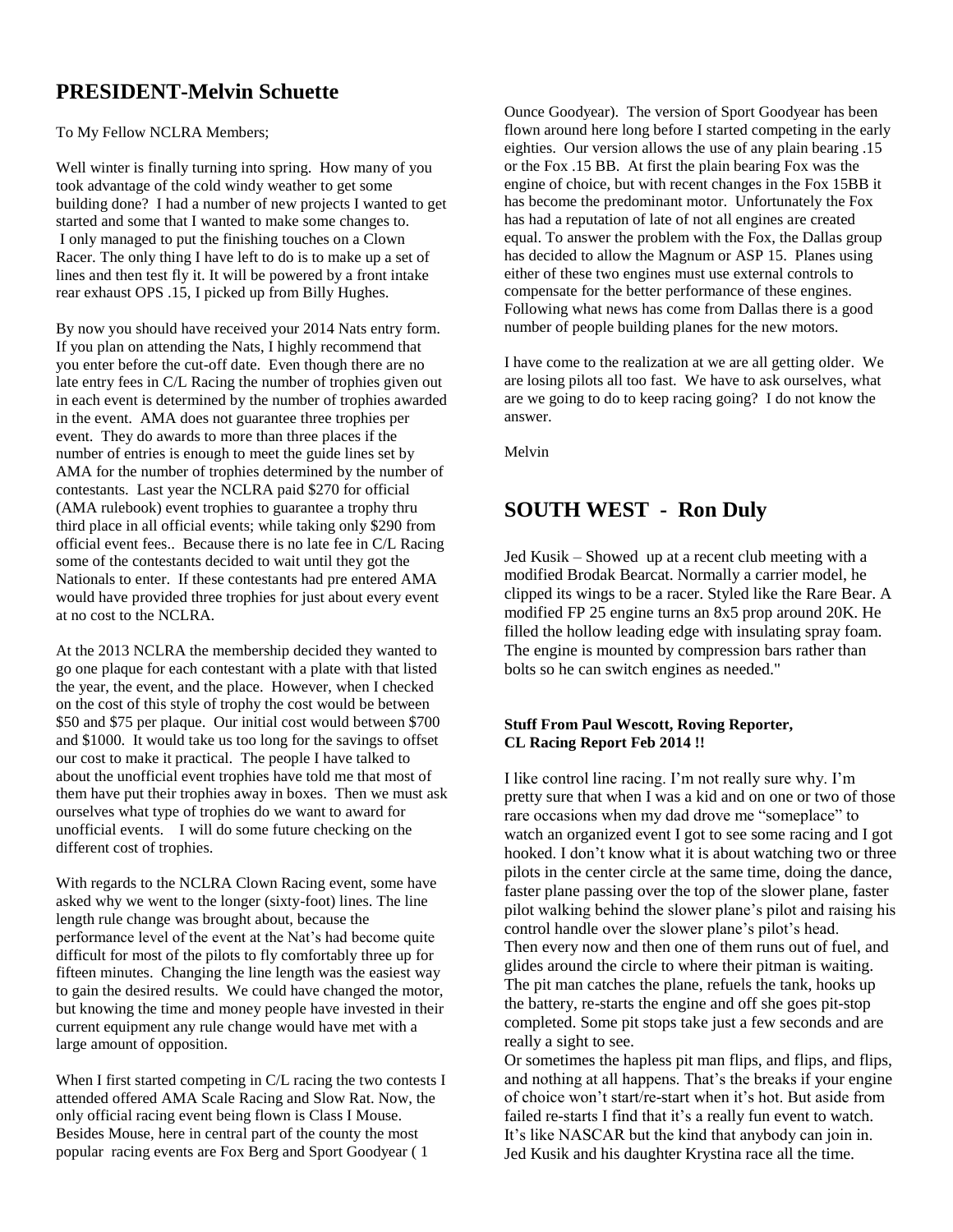Watching Krystina pilot and dance with two great big "oldguys" and especially how successful she is at it, is one of the things that keeps my own daughter Leanna interested in this hobby.

That and Leanna and Kristina were both in October so in 2012 there was a cake and ice cream party on Virgil Wilbur race day, and in 2013 when Leanna and I were unable to make the event, the wonderful members very generously pitched in to provide Leanna with a gift card." ! CL racing is not really all that fast, from the outside looking in anyways. But to hear some of the experts who fly in the faster classes tell it, it's VERY fast. Fortunately no one has to walk very far. Some of the planes get to do some real traveling. A plane on 52-foot lines flying a 200 lap final travels a little over six (6) miles. But assuming the pilot walks an 18-inch circle then he/she only walks about 900 feet (300 yards or three football fields). OK this is where someone checks my math and "assumptions" and chimes in with how wrong I am. Anybody? Bueller? Bueller?" !

One really great thing about racing is that in order to participate you don't have to be the pilot if you don't want to. If you don't feel like learning to fly

simultaneously/cooperatively with one or two other pilots, or if just the thought of flying a full 10 or 15-minute race makes you dizzy, there is usually someone else available to pilot. If you like building, or if you like engines, or both, just build a plane and show up." !

My daughter Leanna has flown my (our) second-hand mouse racer for a few practice solo-flights. She likes it better than the other 049's she has flown (Skyray, Lil Wizard, etc.) because it is smooth and steady as a rock. It is small and fairly heavy because it doesn't have to do stunts. It just has to fly fairly level and cut through the occasional breeze. It has an elevator smaller than a postage stamp, but it has plenty of control authority when needed, more than enough to go up and down 10 feet or so to pass or be passed by another plane. We flew several flights on a breezy day once with no troubles at all. Interesting story; Leanna was drafted to be the pit "man" for another pilot flying a mouse, and she did pretty well. Even more interestingly, Leanna says she would rather pit than pilot. Go figure. I think she's trying to get me out in the middle more often, at the same time that I'm trying to get HER out there. This should be interesting.

I would like to see more of the general membership of the Knights come out and watch the racing events, maybe help out with timing or pitting, definitely participate in the group LUNCH and the venerable swapping of the stories. Right now there are only two (2) stunt events on the current calendar. But there are six (6) racing events. The one in October is a 2-Day event held in the memory of the late Virgil Wilbur. The December event is the Toys for Tots event where a toy is accepted as the entry fee. Also at the December event, the mouse races are converted to Hollow Log racing. Instead of high-tech speed machines like Larry's speed demon fabricated out of nothing but carbon

fiber and Helium, the airplanes must be Walter Muscianostyle hollow log-type designs reminiscent of the good old days. You have GOT to see Jed Kusik's ME-109 if you think a hollow log can't be competitive. And John Wright also has one that shows up regularly, I think it's an Enterprise kit but I can't think of the name, it may not be pretty, but it's pretty fast!

It's easy to get involved. The first step is watching. The second step is timing, just volunteer or stand around within 20 feet of the pilots meeting and get drafted, it happened to me that way. You must be able to operate a lap-counterclicker with one hand, and the start-stop button of a stop watch with your other hand, your choice of which hand does which. It's that easy. Even I can do it. You click the lap counter (just pretend that you're a bouncer at a night club and you're counting pretty girls as they go inside) every time the plane passes the starting line. When the lap counter gets to 50, or 100, or 200, whatever is slated for that race, you stop the stopwatch and give it to the CD for recording. The third step is your choice. Pick a racing class and then: buy, borrow, steal, or build a plane. Show up and fly it. Or show up and have someone else fly it and you can be pit man. After that just keep coming back for more."

A personal note: There are only a few people who still show up for the races. Honestly CL racing is teetering on the edge of dying. I think most of the guys who still race know that fact. They have been through years of people pushing their airplanes and skills to the limits as it should be. Unfortunately they have also been through years of people pushing the RULES to the limits (Rule Mechanics). I am told that lots of people tried CL racing and left, and that lots of people have a "bad taste in their mouth" from making an honest attempt to participate and compete, only to be pushed out by the super-serious competitors, guys who spend a ton of money on exotic (fast) engines, or who bend the rules so their airplane/motor is faster. I don't think that this is still the case. The guys who still race have been making a serious attempt to include more people in racing. Classes are being flown with Fox 35's, definitely NOT a high-dollar race motor. Another popular engine is the Magnum 15 XL which cost me \$60 brand new when there was a sale and the SCAR members made sure I knew there was a sale. And mouse racing or even hollow-log racing most guys could put together a plane AND a cox reed-valve for about \$60. The preferred motor there is the Cox Black Widow. I think it would be kind of fun to have a whole passle of Larry Renger Customized Black Widow-powered mouse racers competing together." !

So come out and watch. Or run a clicker and a stop-watch. And talk-the-talk. Meet some new controlliners or catch up with a few you haven't seen for a while. Buy some sanding blocks or fuel shutoffs from "Dirty Dale".

Enough said.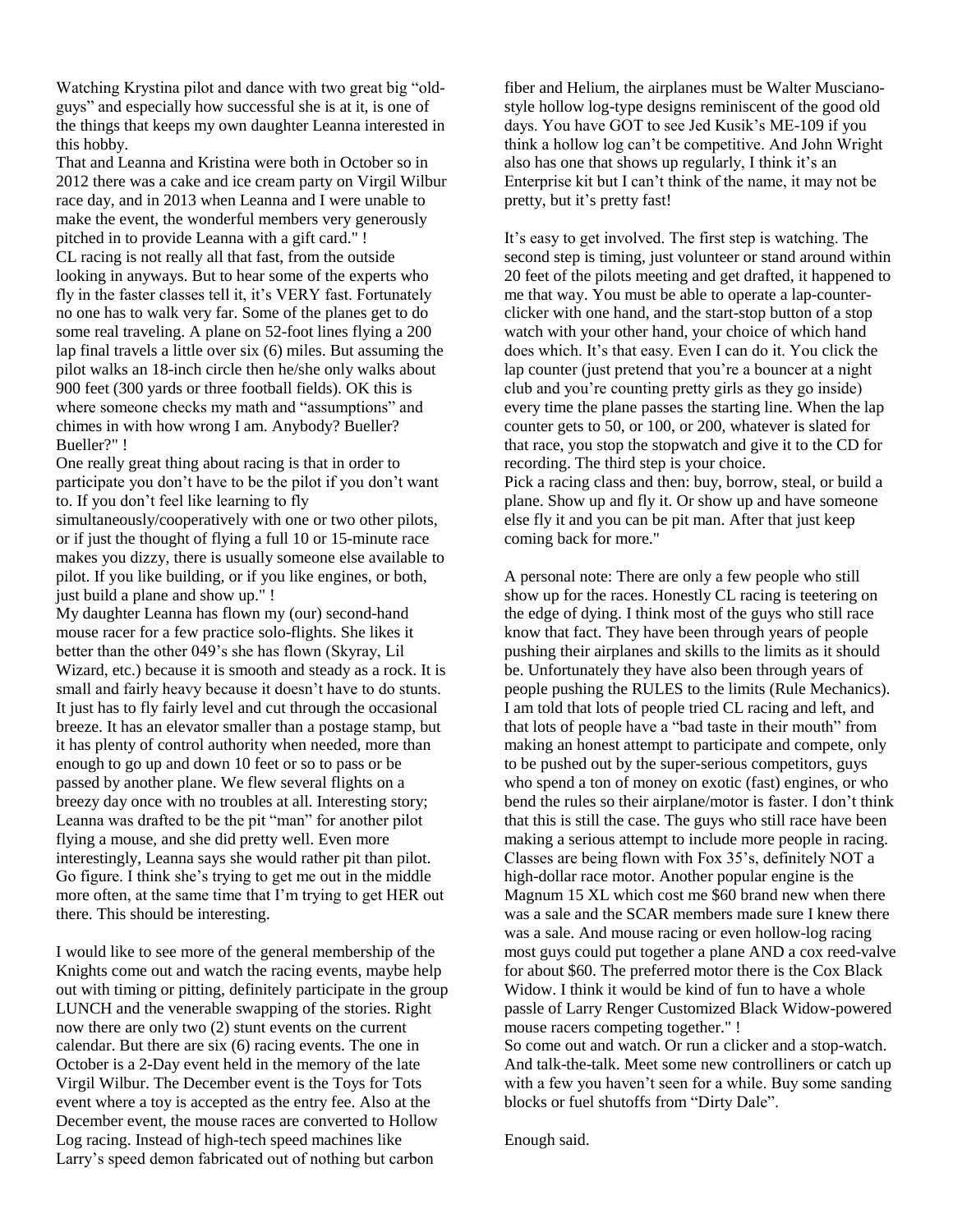# **From the workshop of Doug Mayer**

#### Coming to a SCAR contest near you!!

The Retro Baby is a modified Vulture made Famous by its entry into Fox Racing by my old partner Mike MacCarthy. I won Fox Race at NATS in 2003? I don't remember which year, with a Vulture.

The Vulture was just so ugly, that I couldn't force myself to build another one.

This new Retro Baby is based on the Vulture's basic dimensions and plan layout, but I added a flair of style to be reminiscent of Mike's [glassy winged] Sharpshooter AMA Slowrat.

I'll bring it along for show & tell in April, and I'll be ready to race at the June Contest.





**Doug Mayer's New "Retro Baby" Fox Racer, Soon to be covered up.**

# **SOUTH CENTRAL - Bill Bischoff**

It's already April, and another contest season is fast approaching. If you've got your new racer(s) ready, good for you. How about sending a picture or two? If you're still working, you'd better get busy! I had planned to have a new Sport Goodyear Polecat ready for Mike Greb by now, since these days Mike is spending most of his time working on F2C equipment for us. Unfortunately, a prop mishap left me with a couple of stitches and a cracked bone in my right thumb, putting my building activities on hold temporarily. It's actually healing quite nicely, and I am still able to fly with no problems. I may be back in the shop by the time this issue hits the street. Then there's the two new Super Slow Rats, then the new Quickie Rat, then.....

Since there's currently not a lot of activity it the district to report on, here's an article about fuel tanks.

#### **SUCTION UNIFLOW TANKS FOR RACING**

In this article I will describe the tank design I use in events such as Super Slow Rat, Sportsman Goodyear, and Fox Racing. This tank has several attributes which are quite desirable in racing.

First, even though this is a uniflow tank, it is not necessary to cap the overflow for flight. Like any uniflow tank, the fill/ vent tube is positioned so it will be covered by the fuel until the tank is almost empty. Since this tank is wider at the front, the vent tube is located in the front outboard edge of the tank. Traditionally it would be at or near the bottom of the tank, but more about that a little later. Notice that the overflow tube also goes to the front outboard edge of the tank. Obviously, if it is to be the overflow, it needs to be at the top of the tank, but the fact that the overflow is also at the most outboard point in the tank, it acts as a "second" uniflow vent. Therefore, it is not necessary to cap it. However, it is essential that the ends of both the fill/ vent tube and the overflow tube be above and inboard of the tank to prevent fuel siphoning. A quick look at the tank installation photos should make this clear.

Second, this tank can "act" like a smaller tank for events a specific amount of laps per tank. For example, Fox race and Super Slow Rat require two pit stops in 100 laps, and shutoffs are not allowed. This means you need between 33 and 50 laps per tank. You don't want your tank to be too big OR too small, but if anything, a little too big is better. Let's say you are getting 55 laps. What if you had a way to partially fill your tank repeatably to the same amount, and not compromise your normal starting routine? Well, you can! Look at the picture of the tank on the Super Slow Rat. Notice that the fill/ vent tube is installed about half way up the front outboard edge of the tank, rather than near the bottom of the tank. In "normal" operation, the height is unimportant. But what happens when you fill the tank through the OVERFLOW? Once the fuel in the tank gets up to the level of the fill/ vent tube, fuel squirts out of the tank just as if it were full. This means you can get a full tank of fuel, or a predictable, repeatable partial load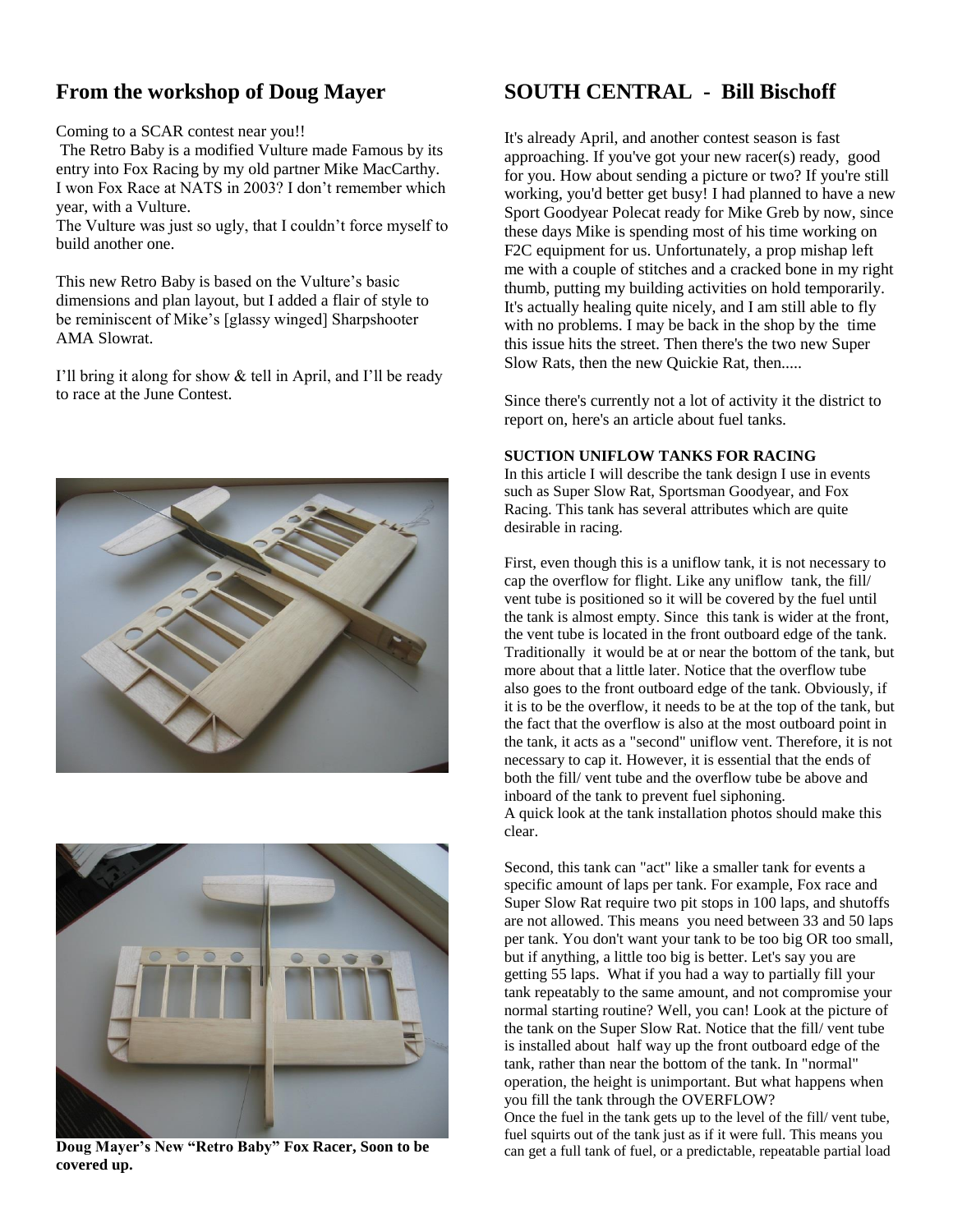of fuel just by deciding which tube to squirt the fuel into. Then, all you have to do on race day is see how many laps you get on a full tank and how many laps you get on a short tank. Let's say 55 laps and 30 laps. If your pit man can do some simple math in his head, you can always get the right number of laps and pit stops. (In this case, I'd do 30/30/55 laps.) If all that makes sense to you, then let me back up a bit. Because your airplane sits tail down, the back end of the tank is always lower than the front. To get a true half tank of fuel, the fill/vent tube needs to actually be lower than the center of the tank at the front., maybe 1/3 of the way up. I also recommend putting short pieces of two different colors of fuel line on the fill and overflow tubes for easy identification during the race.





OK, now that I have covered the basic concepts, let's talk about building one of these tanks. Below is

a chart with the dimensions for tanks for Fox Racing, Super Slow Rat, and Sportsman Goodyear. The

width of the tank is dictated by engine used. The Fox Racing tank is designed for the Fox 35; the SSR

tank is designed for the Brodak 25, and the Sportsman Goodyear tank is designed for the Magnum or

ASP 15 with my venturi. The Fox Racing tank can also be used for the Fox 15 in Sportsman Goodyear.

In any case, the objective is to get the outside edge of the tank about 1/2" outboard of the needle

valve. This gives a good ground setting AND a good air setting.

The narrower the tank, the leaner you will need to be on the ground to get a good air setting. It is not unheard of to have to shim the tank outboard if it is a bit too narrow.



The tank body is constructed of two parts as shown. The dimensions can be adjusted for the other size tanks. I build my tanks out of K&S easy-solder tin plated steel from the hobby shop (K+S 254). I use regular rosin core tin/lead electrical solder, and extra paste flux as required. Note that all the tubes end just inside the tank where they are installed. The tank mounting plate is simply a rectangle of the same metal the tank is made of, soldered to the inboard side of the tank.

#### **EVENT HEIGHT LENGTH FRONT WIDTH REAR WIDTH CAPACITY**

| <b>Fox</b>  | $1.0$ in.          | $1.75$ in.             | $1.25$ in.  |
|-------------|--------------------|------------------------|-------------|
| $.75$ in.   | .97 oz.            |                        |             |
| <b>SSR</b>  |                    | $1.25$ in. $1.625$ in. | $1.125$ in. |
| .75 in.     | $1.06 \text{ oz.}$ |                        |             |
| SPT. GY     |                    | 1.0 in. $1.375$ in.    | $1.50$ in.  |
| $1.125$ in. | $1.0 \text{ oz.}$  |                        |             |

Hopefully, I have included enough information for you to be able to build your own tank. Feel free to contact me if you have any questions.

# **SOUTHEAST – Jim Bradley**

Well here we are already into spring. That means the start racing season in most of the county. While here in Florida we should already have a racing contest behind us but we don't. We suffer from 2 major problems. The first one is the lack of a place where we can race and the second is a lack of racers. If either one wasn't a problem I think the other would solve itself. We need a place where we can have 2 racing circles.

We were close a few years back when the Mike Schmieder working with the City of Jacksonville was planning a new city recreational park that included not 2 but space for 6 paved circles and some grass circles along with all the support facilities, indoor plumbing, and permanently covered tables. It would have been a world class facility if it had gotten built but the economy collapsed and I guess it's been on hold ever since. Maybe someday it will still happen.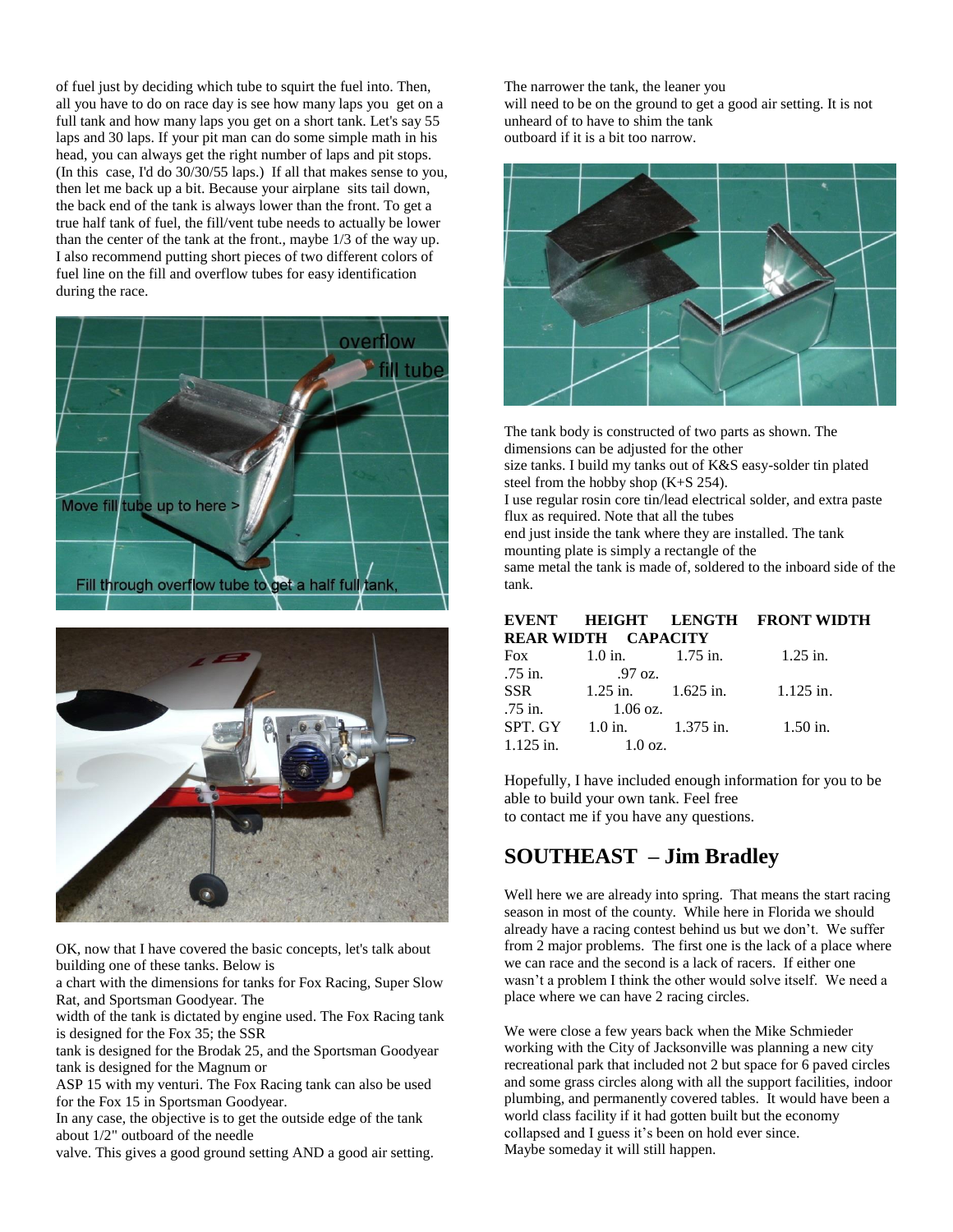The Electric Clown project is still in the construction phase. Every time I think I have finally solved all the problems something new comes up but it is slowly getting worked out and work continues. The latest hang up was attaching the motor mount. I now have a lot more understanding of how much trouble you Mouse racers have that use the Cox engines must go through. It's a 3 dimensional problem as no longer do you just have to get the motor mount centered on a profile fuselage but you also have to insure you don't have any down thrust or up thrust or left thrust or right thrust built in. OK maybe a little right thrust is OK but you get the picture.

Well that's figured out and done so after the epoxy cures I'll know. The battery location has been figured out and it will be located in a compartment above the wing centered on the CG. This will allow me to try different batteries without changing the way the model flies. Some thought went into being able to change out the battery fast for pit stops but at this time that wasn't my major concern. If electric racing proves a viable event then we'll decide on some rules and even if pit stops are going to be part of the plan. Maybe some format similar to Drag racing might be better for electric racing with a double or triple elimination format.

If this first model works out my plan is still to have 2 models at the NATS this year to let people fly and race them after the contest flying is done for the day.

Hopefully the next Torque Roll issue will have pictures of a completed flying model and a flying report.

Jim Bradley [bmp4carbon@aol.com](mailto:bmp4carbon@aol.com)

## **CONTEST CALENDAR**

**NOTE! Confirm all contest details with Contest Director!**

## **NCLRA cannot be held responsible for errors or**

**omissions!** This calendar is compiled from data collected at the NCLRA website nclra.org. and other published sources. Members can log in to NCLRA.org and submit contest details.

### **NORTHEAST DISTRICT**

MIDDLESEX MODELERS & SJAM 2014 RACE **SCHEDULE** 

April 27 One ounce Goodyear, 1/2A Scale Race, Sportsman Clown, 25 Slow Rat.

May 18 **Heavy Metal\***, Sportsman Clown, Carrier June 1 15 Rat Race, NCLRA Fox Race, NCLRA Clown, Super Slow Rat.

June 22 One Ounce Goodyear, Foxberg, Sportsman Clown June 29 Foxberg, NCLRA Clown, Sportsman Clown, 1/2A Scale Race.

July 27 Foxberg, **Heavy Metal\*,** 25 Slow Rat, 1/2A Scale Race.

August 24 **Heavy Metal\*,** Foxberg, Sportsman Clown September 28 Foxberg, **Heavy Metal\***, 25 Slow Rat, Super Slow Rat.

October 5 **Heavy Metal\***, Sportsman Clown, Carrier. October 19 Foxberg, **Heavy Metal\***, Sportsman Clown. November 2 **Heavy Metal\***, Fox Race, Super Slow Rat. November 16 Foxberg, NCLRA Clown, Sportsman Clown.

\***Heavy Metal -** This event has been designed to include all of our current or

past racing planes in one event that better fits our needs and still provides an

exciting racing competition. Provisional rules follow:

1. Aircraft requirements: Any plane that fits the current Slow Rat rules or

larger. Examples: AMA Slow Rat, Warbird, 2oz Goodyear, Foxberg, Super

Slow Rat.

- 2. Engines: Displacement of .21 to .40. No other requirements.
- 3. Control lines: .018 x 60' stranded cable
- 4. The Race: 100 laps with 2 pit stops

5. Speed Limit: 19 seconds for 7 laps If the speed is exceeded during a heat

the contestant will forfeit that heat.

This event allows a very wide range of aircraft/engine combinations which

should encourage much creativity in pursuit of the ultimate race time.

The rules state a plane of at least 300 square inches, however, because this is a

new/provisional event for this season, we will allow other types to compete in

order to evaluate their performance in this particular formula. Example: A

Flying Clown with an NCLRA legal engine. In this case an engine from .19

down will be allowed to use .015 x 60' lines. Contact Tom Schaefer for event details:

[earthingbrush2@yahoo.com](mailto:earthingbrush2@yahoo.com)

## **NORTH CENTRAL DISTRICT**

None

## **NORTHWEST DISTRICT**

Northwest Speed & Racing Championships June 27-29 2014 Salem, Oregon All AMA Speed classes, F2A, and Northwest Speed events. Racing events include: Mouse I, Northwest Sport Race, Northwest Super Sport Race, Northwest Clown, Northwest Sportsman Clown. Racing Sunday Mike Hazel CD 503-871-1057 [zzclspeed@aol.com](mailto:zzclspeed@aol.com)

## **MIDWEST DISTRICT**

AMA Nationals July 14-17 Muncie, Indiana

#### **SOUTHEAST DISTRICT** None

# **SOUTH CENTRAL DISTRICT**

#### **April 26th- Dallas, TX**

Mouse I, DMAA Fox/Goldberg, DMAA Sportsman Goodyear, NCLRA Super Slow Rat, NCLRA Quickie Rat CD-Patrick Hempel (972)841-8766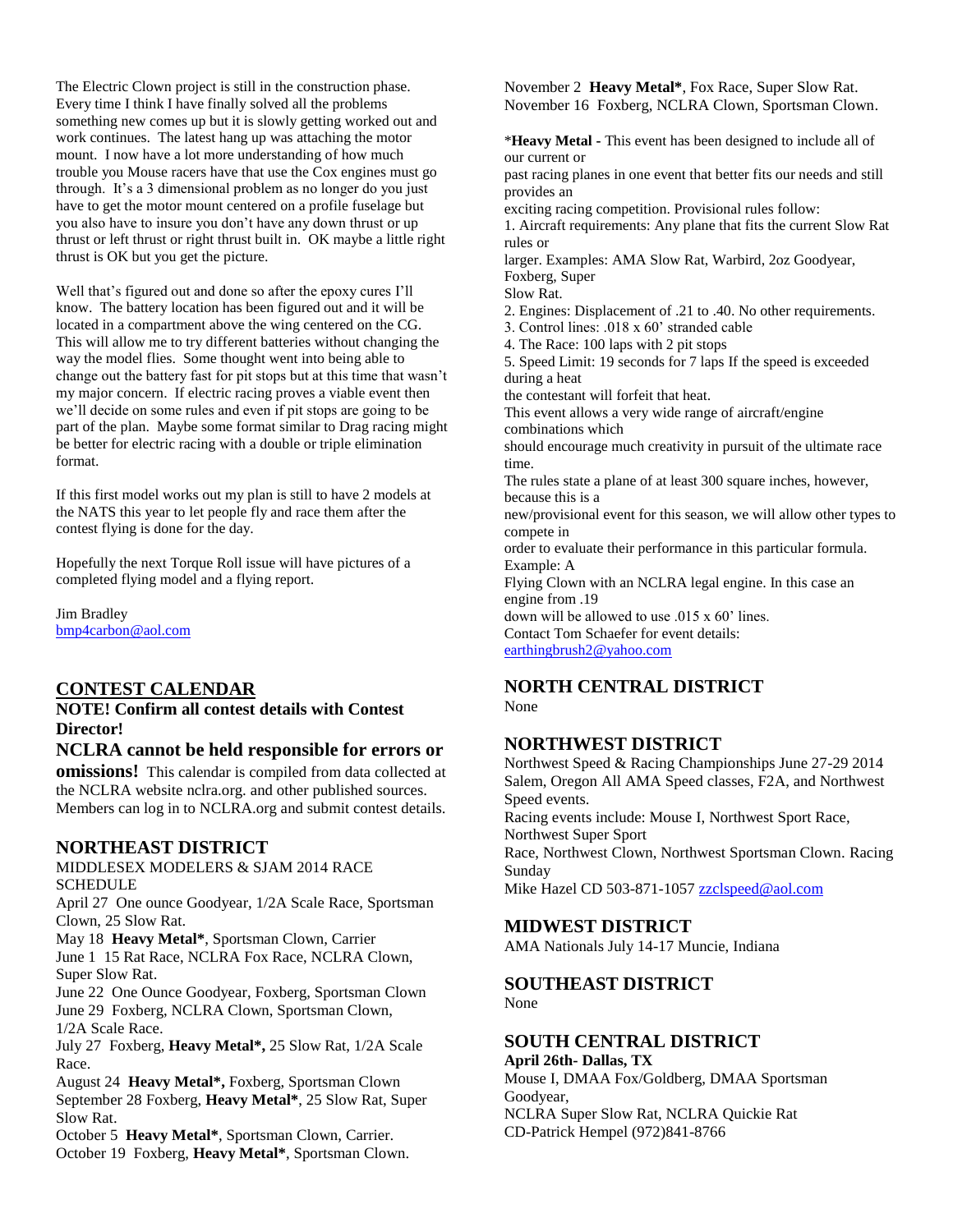#### **May 24,25- Houston, TX Scobee Park**

Mouse I, DMAA Sportsman Goodyear, NCLRA Super Slow Rat CD- Frank Williams (281)488-1371

#### **June 14th- Dallas, TX**

Mouse I, DMAA Fox/Goldberg, DMAA Sportsman Goodyear, NCLRA Super Slow Rat, NCLRA Quickie Rat contact Bill Bischoff (billbisch@hotmail.com)

#### **August 30th- Dallas, TX**

Mouse I, DMAA Fox/Goldberg, DMAA Sportsman Goodyear, NCLRA Super Slow Rat, NCLRA Quickie Rat contact Bill Bischoff (billbisch@hotmail.com)

#### **October 11th- Dallas, TX**

Mouse I, DMAA Fox/Goldberg, DMAA Sportsman Goodyear, NCLRA Super Slow Rat, NCLRA Quickie Rat CD- Bill Bischoff [\(billbisch@hotmail.com\)](mailto:billbisch@hotmail.com)

## **SOUTHWEST DISTRICT**

### **Racing Calendar For 2014 at Whittier Narrows February 9th – Lenny Waltemath Speed & Dennis Schauer Racing Memoria**Events are NCLRA Clown, SCAR

Goodyear, and Super Slow Rat/Fox Racing CD – Don Burke: *(717) 329-1457*

## **April 13th – Bill Nusz & Herb Stockton Memorial**

Events are NCLRA Clown, SCAR Goodyear, Quick Rat and Cal 15 Rat

CD – Joe Brownlee: (714) 895.1857

## **June 22th – Bev & Bill Wisniewski Memorial**

Events are NCLRA Clown, Super Slow Rat/Fox Race, Mouse I, and F2CN Team

 $CD - ?: (?) ? ? ?$ 

## **September 14th – Wayne Trivin Racing Memorial**

Events are SCAR Goodyear, Quick Rat, Formula Unlimited and Mouse I

 $CD - ?: (?) ?$ 

## **October 11 & 12th – Virgil Wilbur Racing Memorial**

Saturday's events are F2CN Team, Super Slow Rat/Fox Racing, Formula Unlimited and NCLRA Clown Sunday's event are Mouse I, SCAR Goodyear, and Quickie Rat

CD – Howard Doehring: (714) 638.4937

#### **December 7th – 24th Annual Toys For Tots Racing** Events are SCAR Goodyear, Super Slow Rat , Musciano Log

and Quickie Rat

 $CD - ?: (?) ?$ .?

- All events are AMA sanctioned. Membership is available on site
- All pitmen must wear protective headgear while racing or during practice
- Please verify the event date and location have not changed, before you set out on a cross country trek.

## **NATIONAL RECORDS**

SLOW RAT (.25 engine)

Op (70 laps) 3:01.52 Jim Gall/ Les Akre 7/04/11 (140 laps) 6:17.59 Russ Green/ Bill Lee 7/07/09 (no Jr or Sr record)

| $\frac{1}{2}$ A MOUSE 1                                                        |         |
|--------------------------------------------------------------------------------|---------|
| Jr (50 Laps) 2:37.57<br><b>Scott Matson</b>                                    | 7/15/99 |
| (100 Laps) 5:17.68<br><b>Scott Matson</b>                                      | 7/17/99 |
| Sr (50 Laps) 2:44.68<br>Dave Rolley Jr                                         | 7/15/99 |
| (100 Laps) 5:20.11<br>D.J. Parr                                                | 7/16/98 |
| Op (50 Laps) 2:12.3<br>Jim Holland                                             | 7/16/04 |
| $(100$ Laps) $4:22$<br>Ryan&Gibeault                                           | 7/15/99 |
| $\frac{1}{2}$ A MOUSE 2                                                        |         |
| Op (70 Laps) 3:01.24 MacCarthy/Kerr                                            | 7/11/03 |
| (140 Laps) 6:18.13 Whitney/Hallas                                              | 7/10/09 |
|                                                                                |         |
| <b>SCALE RACING</b>                                                            |         |
| Jr $(70 \text{ Laps})$<br>2:50.65 Bob Fogg III                                 | 7/16/91 |
| 6:08.55 Bob Fogg III<br>$(140 \text{ Laps})$                                   | 6/23/92 |
| 3:15.12 Doug Short<br>$Sr$ (70 Laps)                                           | 7/11/00 |
| (140 Laps) 5:40.05 Bob Fogg III                                                | 7/11/95 |
| Op (70 Laps) 2:39.38 Willoughby/Oge                                            | 7/15/97 |
| (140 Laps) 5:33.04 Bob Fogg Sr                                                 | 7/16/91 |
| F2C TEAM RACING                                                                |         |
| Op (100 Laps) 3:16.47 Lambert/Fluker                                           | 7/07/09 |
| (200 Laps) 6:43.32 Fisher/Wilk                                                 | 7/16/12 |
|                                                                                |         |
| F2CN (NCLRA RULES)<br>100 Laps 4:14.84 Bill Lee/ Russ Green                    | 7/07/11 |
|                                                                                |         |
| 200 Laps 8:37:10 Wallick/Brozo                                                 | 7/15/13 |
| NCLRA 'B" TEAM RACING                                                          |         |
| <b>Burke/Duly</b><br>Op (35 Laps) 1:24.34                                      | 7/12/05 |
| (70 Laps) 3:05.73<br>Green/Lee                                                 | 7/10/09 |
| (35+70 Laps) 4:33.91 Green/Lee                                                 | 7/10/09 |
| (140 Laps) 6:08.80<br>Green/Lee                                                | 7/10/09 |
| RAT RACING (.15 RULE)                                                          |         |
|                                                                                | 7/15/04 |
| Op $(70 \text{ Laps})$ 2:44.6 Jim Holland<br>$(140$ Laps) $5:33.1$ Jim Holland | 7/15/04 |
| Jr-Sr No record established                                                    |         |
|                                                                                |         |
| <b>NCLRA FOX</b>                                                               |         |
| Jr $(100 \text{ Laps})$ 5:57.11 Scott Matson                                   | 7/11/99 |
| Sr (100 Laps) 5:28.09 Scott Matson                                             | 7/16/02 |
| Op (100 Laps) 5:32.55 Tim Stone/Bob Oge 7/10/05                                |         |
| <b>NCLRA CLOWN</b>                                                             |         |
| Op $(7\frac{1}{2})$ Min.)                                                      |         |

Op (15 Min.)

#### NCLRA TEXAS QUICKIE RAT

Op (70 Laps) 2:58:72 Bill Lee/Bill Bischoff 7/18/13 (140 Laps) 6:07.01 John McCollum/Bill Lee 7/14/05

#### NCLRA SUPER SLOW RAT

(100 Laps) 5:14.30 Bill Lee/Russ Green 7/05/09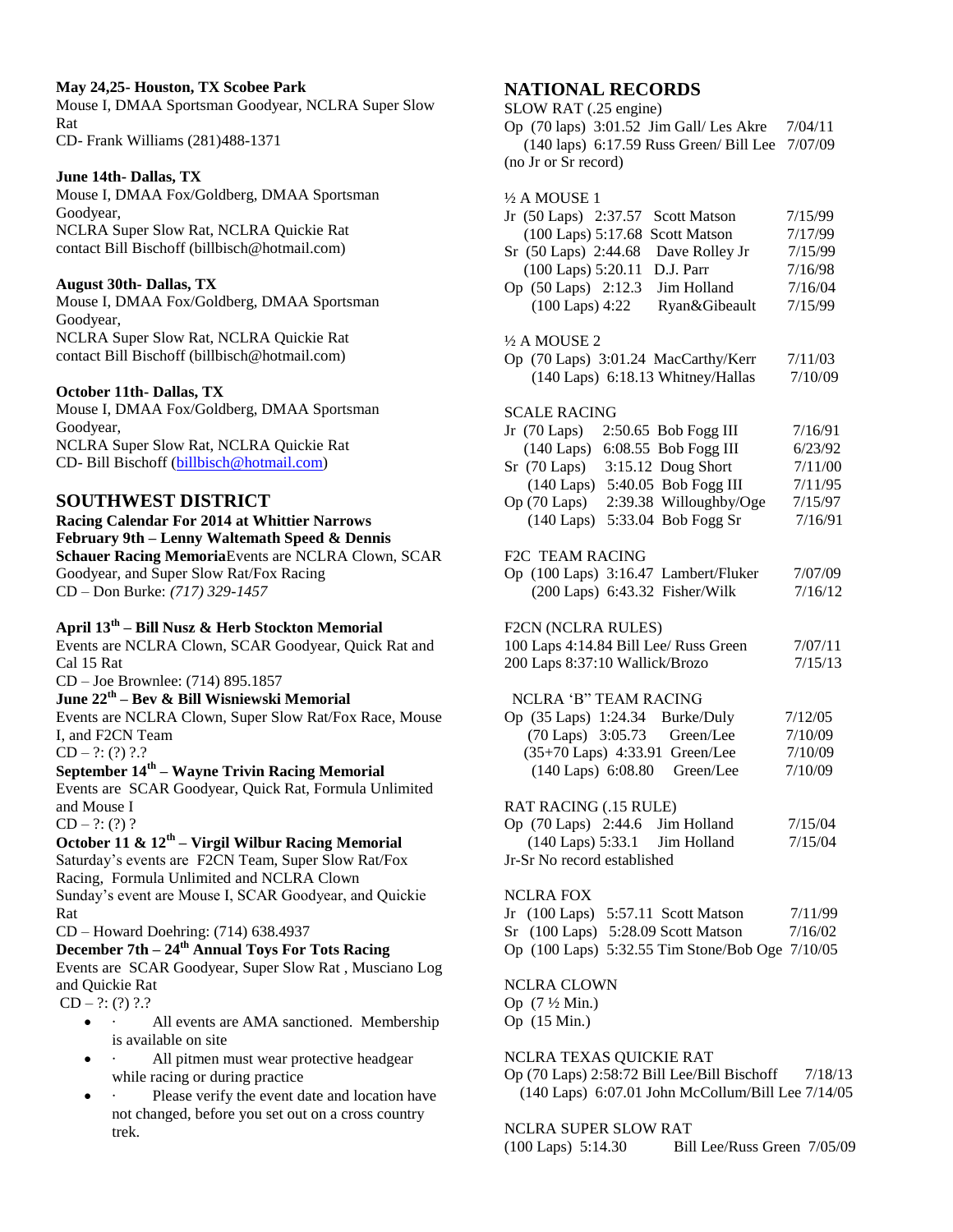# **SUPPLIERS**

#### **BRITISH AUSTRALIAN RACING**

Duncan Bainbridge 24 Flinders Avenue, Colonel Light Gardens SA 5041 [Duncan@east-two.co.uk](mailto:Duncan@east-two.co.uk) 0434045805 Your one stop shop for the best of British TR equipment; wheels, valves, RTF F2F and GY models, plugs, canopies and those hard to find items.

### **BRODAK MANUFACTURING**

Everything c/l! 100 Park Ave, Carmichaels PA,15320 724-966-2726 email flyin@brodak.com

## **CS ENGINES AMERICA**

113 North Chase Ave., Bartlett, IL 60103 G/Z .049/.061 Engines; sales, service & parts. (Bill Hughes) e-mail williamhughes4@comcast.net 630-736-6036

### **DARP**

31052 Mason St. Livonia, MI 48154 DARP Magnesium Speed Pans for all classes including A, B, D, F-40, 21-S, and 21 Proto. (Barry Tippett) e-mail: btippett@ameritech.net 734-266-7290

## **JIM DUNKIN**

Engine reference books 816-229-9671 [dunkin@discovernet.com](mailto:dunkin@discovernet.com)

### **ELIMINATOR PROPS**

Steve Wilk 3257 Welcome Ave. N. Crystal, MN 55422 763-531-0604 e-mail swilk@cpinternet.com Online store http://eliminatorprops.com/store/

## **STEVE EICHENBERGER**

Custom Fiberglas Performance Props: Moulded tops. Steve Eichenberger 480-730-0016

## **GILLOTT RACING PRODUCTS**

Custom engine reworking, hard chroming Tim Gillott 1063 Harding St. Salinas, CA,93906 Phone 831-449-2052

#### **GOODYEAR PLANS- DOUG MEYER**

Douglas Mayer 5010 W. 123rd Place Hawthorne, CA 90250 310-676-4240 home310-463-0525 cell mayer@kmd-arch.com

## **JUST ENGINES LTD**

Newby Cross Farm,Newby Cross Carlisle, CUMBRIA CA5 6JP England All engine and engine accessory needs; Popular engines plus spares and Pipes.Irvine, Moki, Mvvs [\(http://www.justengines.unseen.org\)](http://www.justengines.unseen.org/)

## **JON FLETCHER**

Custom replacement engine parts, needle valves. 33 Lagari Close, Wingham, NSW 2429 Australia Tel. 61 2 6553 4548

### **LEE MACHINE SHOP**

827 SE 43rd Street Topeka, Kansas 66609 785-266-7714 - [Sales@LeeMachineShop.com](mailto:Sales@LeeMachineShop.com) [www.LeeMachineShop.com](http://www.leemachineshop.com/)

### **MBS MODEL SUPPLY**

PO Box 282 Auburn KS 66402 Contact Melvin Schuette 1-785-256-2583 Solid Wire Sets and other C/L needs mbsmodelsupply.com

## **RITCH'S BREW**

Fuel ready mixed top quality finest ingredients. 4104 Lark Lane, Houston, TX 77025 713-661-5458

### **MEJZLIK MODELLBAU**

Borova 14, 64400 BRNO,Czech Republic Distributors of PROFI line of Russian FAI speed gear. PROFI Engines, Pipes, Pans, Props, Tanks, Handles and FAI Speed Models in kit form or ready built. (Tomas Mejzlik) Phone: 420-5-432-18888 Fax: 420- 5-432-18880 e-mail mejzlik@brno.comp.cz

### **MODEL ENGINE SPECIALTIES**

15477 Owens Rd, Hinckley, IL 60520 815-286-3969 Custom engine reworking, liners chromed and honed to your specs, racing parts. (Bob Oge) boge@isp-west.com

### **NELSON COMPETITION ENGINES**

121 Pebble Creek Lane, Zelienople, PA 16063 Manufacturer of NELSON Racing Engines and parts, FAI Pans for F2A & FIC Custom Button Heads, Nelson Glow Plugs, many other specialty engine items. (Henry Nelson) Phone: (724) 538- 5282 e-mail: nelcomp@fyi.net

## **MARC WARWASHANA**

Rubber fastfills, vintage Dons' racing wheels. 11577 North Shore Dr. Whitmore Lake, MI 48189-9124 Phone: 734-449-7355 E-Mail: whellieman@gmail.com

## **OLD MAGAZINE PLANS & MORE ON CD**

Tom Wilk, 301 W. Redwing St.,Duluth, MN 55803 Phone: 218-724-0928(hm) E-Mail: tawilk36@cpinternet.com

## **ZALP ENGINES**

Zalp F2C&F2D engines- Bob Whitney 456 Garvey rd sw, Palm Bay FL 32908 [f2cracer@aol.com](mailto:f2cracer@aol.com)

# **BISCHOFF'S RACING PARTS**

**1/4" VENTURI FOR MAGNUM/ ASP 15**.

Blue anodized aluminum, reamed for accurate sizing. Drilled for 5/32"-4mm spray bar. \$10.00 each

#### **RSM SHORT SUPERTIGRE-STYLE NEEDLE VALVE ASSEMBLY**.

Works with the above venturi. \$10.00 each US postage \$3.00 per order. Non-US, e-mail me and we'll figure it out! Bill Bischoff [billbisch@hotmail.com](mailto:billbisch@hotmail.com)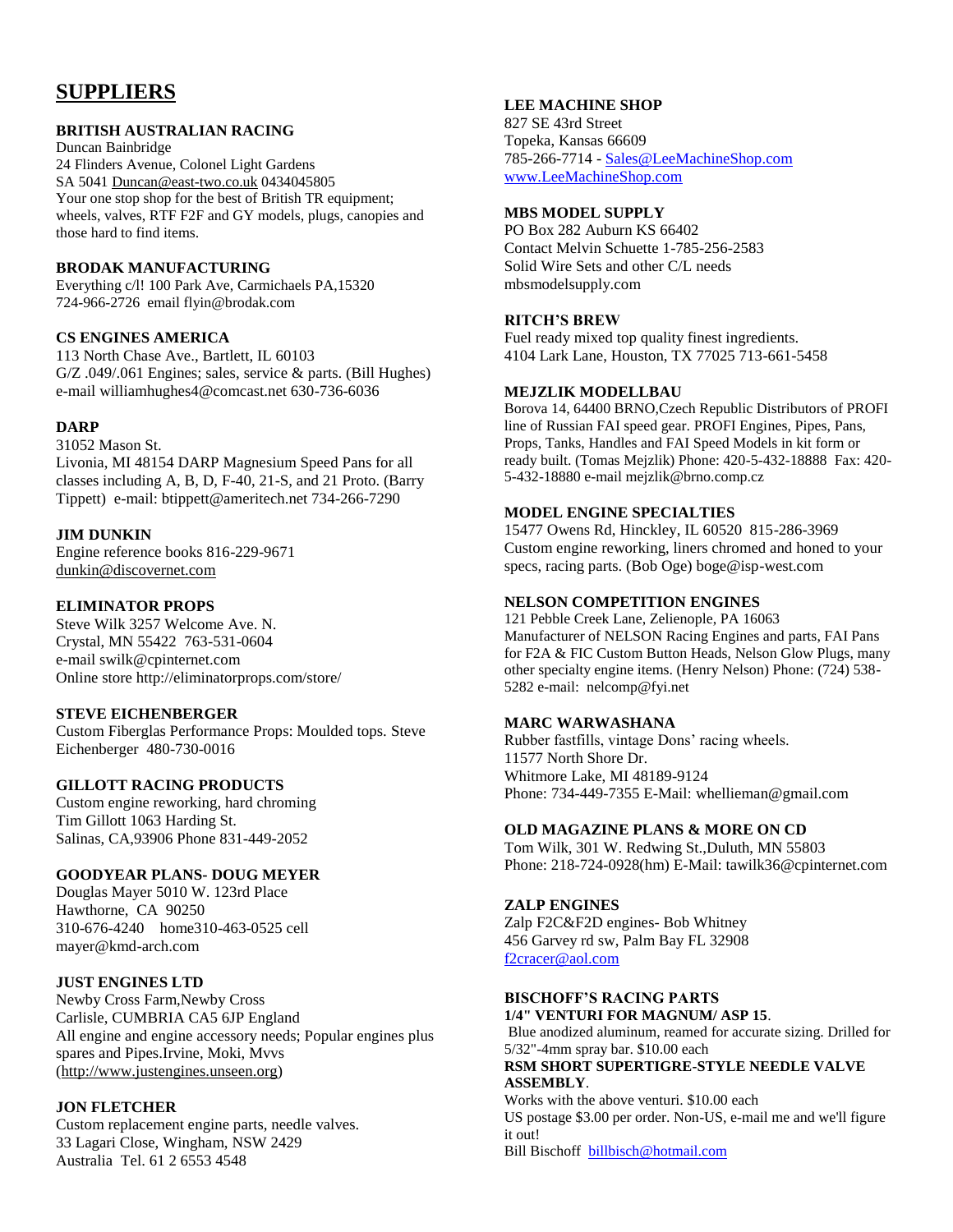## **Officer's Addresses**

### **President**

**Melvin Schuette** P. O Box 240 Auburn, KS 66402 Home: 785 -256 -2583 Work: 785 -221 -7042 Cell(or other): 785 -221 -7042 E-Mail: [mbschuette@cox.net](mailto:mbschuette@cox.net)

#### **Vice - President**

**Les Akre** 13336 -129st. Edmonton, Alberta T5L -1J8 Canada Home: 780-454-5723 Cell(or other): 780 -919 -2792 E-Mail: [scaleracer@hotmail.com](mailto:scaleracer@hotmail.com)

#### **Secty/Treas**

David Rolley P.O. Box 468 Bennett, CO 80102 -0468 Home: 303 -644 -3715 E -Mail: [soar.rubber.duck@gmail.com](mailto:soar.rubber.duck@gmail.com)

#### **Editor**

Les Akre 13336 -129st. Edmonton, Alberta T5L -1J8 Canada Home: 780 -454 -5723 Cell(or other): 780 -919 -2792 E-Mail: [scaleracer@hotmail.com](mailto:scaleracer@hotmail.com)

#### **Northwest Representative (none)**

## **North Central Representative**

Steve Wilk 3257 Welcome Ave. N. Crystal, MN 55422 Home: 763 -531 -0604 Cell: 763 -257 -3588 E-Mail: <u>swilk117@yahoo.com</u>

## **Northeast Representative**

**Phil Valente** 1523 Ulster Way West Chester, PA 19380 Home: 610 -692 -6469 E-Mail: *phil\_valente@millipore.com* 

**Midwest Representative (none)**

#### **Southwest Representative Ron Duly** 1806 Karen St. Burbank, CA 91504 Home 818 -843 -1748 Email: rduly@earthlink.net

#### **South Central Representative Bill Bischoff**

1809 Melody Ln Garland, TX 75042 Phone Numbers: 972 -840 -2135 972 -245 -8379 Email: billbisch@hotmail.com

#### **Southeast Representative**

**Jim Bradley** 1337 Pine Sap Court Orlando, FL 32825 Home: 407-277-9132 BMP4CARBON@aol.com

Torque Roll is the official publication of the NCLRA. Published bi -monthly. All submissions are valuable & will be considered for publication subject to editing. Preferred format for publication is as a MS Word document using 10 point Times New Roman font. Any photos should be sent as a separate jpeg file, medium res. Email all as an attachment to Les Akre at the address given on this page.

#### **NCLRA New and Renewal Memberships**

Basic membership with electronic newsletter is \$20/year for both U.S. and non -U.S. residents Membership with a paper newsletter is \$30/year for U.S. residents and \$35/year for non -U.S. Life members wanting a paper newsletter is \$10/year.

Apply for membership by mailing annual dues to:

NCLRA P.O. Box 468 Bennett, CO 80102 -0468 Make checks out to the order of " NCLRA" and be sure to provide your correct address for receiving the newsletter.

USING PAYPAL -To pay dues with PayPal, first log in to your Paypal account, then send dues to; Treasurer@NCLRA.org

Note that a \$.90 (\$1.10 for foreign membership) surcharge is added for the PayPal charges.

OR VIA THE WEB: Membership renewal can be easily done via the NCLRA web site at [http://www.NCLRA.org/](http://www.nclra.org/)